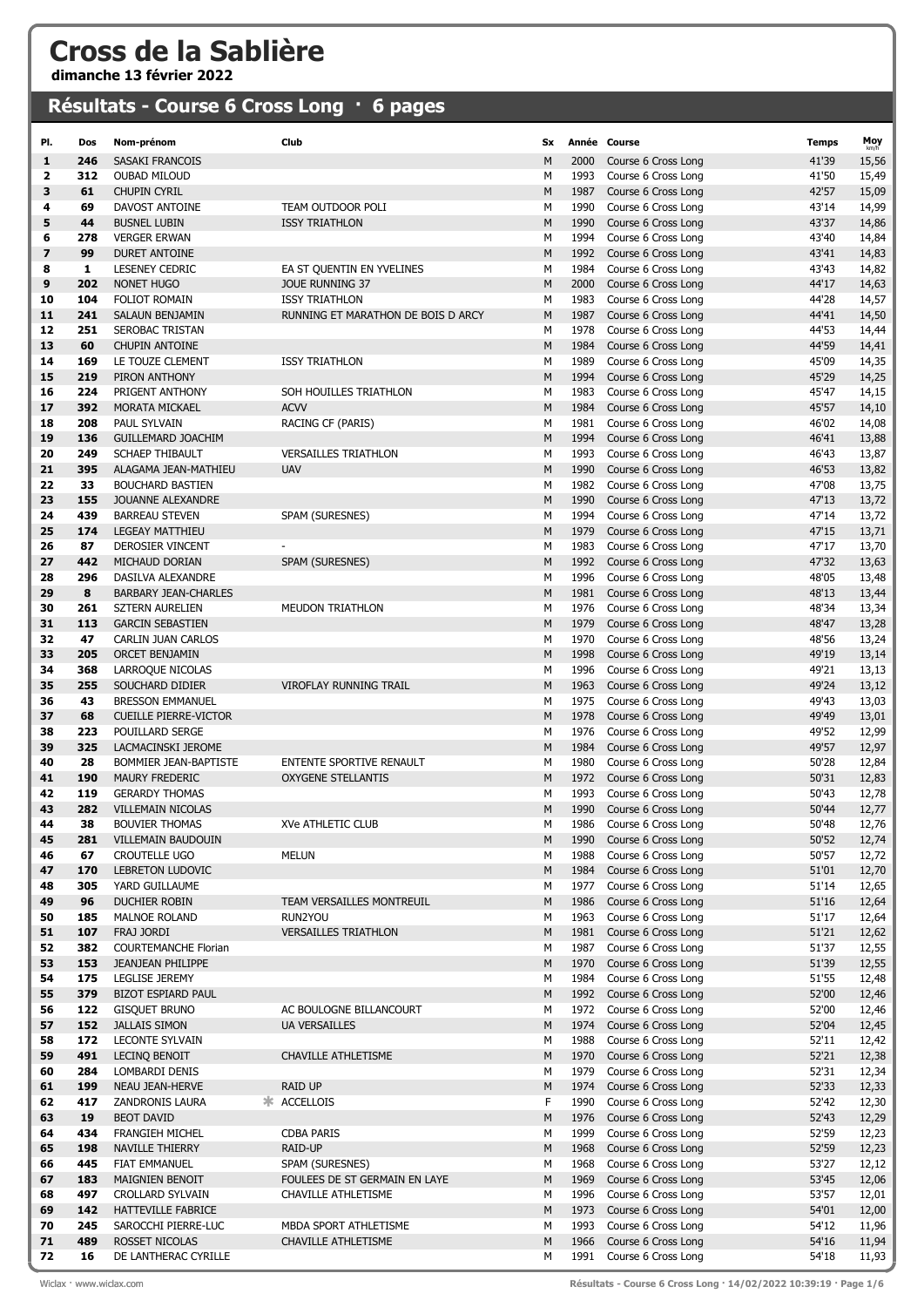| PI. | Dos | Nom-prénom                           | Club                            | Sx |      | Année Course        | <b>Temps</b> | Moy   |
|-----|-----|--------------------------------------|---------------------------------|----|------|---------------------|--------------|-------|
| 73  | 105 | <b>FOLSCHEID MATTHIEU</b>            |                                 | M  | 1979 | Course 6 Cross Long | 54'19        | 11,93 |
| 74  | 92  | DIERICKX TIMOTHEE                    |                                 | М  | 1984 | Course 6 Cross Long | 54'26        | 11,90 |
| 75  | 254 | SORRENTINO FRANCIS                   |                                 | M  | 1965 | Course 6 Cross Long | 54'29        | 11,89 |
| 76  |     |                                      |                                 |    | 1978 |                     | 54'32        |       |
|     | 131 | <b>GRALL JULIEN</b>                  |                                 | М  |      | Course 6 Cross Long |              | 11,88 |
| 77  | 498 | <b>COTTEREAU HERVE</b>               | <b>CHAVILLE ATHLETISME</b>      | M  | 1961 | Course 6 Cross Long | 54'35        | 11,87 |
| 78  | 370 | <b>BLAIS OLIVIER</b>                 |                                 | М  | 1965 | Course 6 Cross Long | 54'39        | 11,86 |
| 79  | 252 | SERVIN JEAN                          |                                 | M  | 1991 | Course 6 Cross Long | 54'40        | 11,85 |
| 80  | 420 | <b>AKEB FARID</b>                    | <b>ACCELLOIS</b>                | М  | 1969 | Course 6 Cross Long | 54'41        | 11,85 |
| 81  | 331 | <b>BONNEVAL SAMUEL</b>               |                                 | M  | 1985 | Course 6 Cross Long | 54'50        | 11,82 |
| 82  | 215 | PICO JOSE                            |                                 | М  | 1971 | Course 6 Cross Long | 54'53        | 11,81 |
| 83  | 128 | <b>GOURDET FREDERIC</b>              | SPORT SANTE VERSAILLES          | M  | 1989 | Course 6 Cross Long | 54'58        | 11,79 |
| 84  | 513 | DENIS Axel                           |                                 | М  | 1997 | Course 6 Cross Long | 54'58        | 11,79 |
| 85  | 394 | <b>CHERIF ACHREF</b>                 | <b>CHAVILLE ATHLETISME</b>      | M  | 1985 | Course 6 Cross Long | 55'00        | 11,78 |
| 86  | 269 | <b>TOUR CYRIL</b>                    |                                 | М  | 1969 | Course 6 Cross Long | 55'04        | 11,77 |
|     |     |                                      |                                 |    |      |                     |              |       |
| 87  | 225 | PRUNET JEAN DENYS                    | CHAVILLE ATHLETISME             | M  | 1979 | Course 6 Cross Long | 55'12        | 11,74 |
| 88  | 4   | ANQUEZ LOUIS                         | <b>USMV</b>                     | М  | 1997 | Course 6 Cross Long | 55'18        | 11,72 |
| 89  | 115 | <b>GAUDIN STEPHANE</b>               |                                 | M  | 1965 | Course 6 Cross Long | 55'18        | 11,72 |
| 90  | 349 | <b>GUZIAN JEAN LUC</b>               |                                 | M  | 1979 | Course 6 Cross Long | 55'24        | 11,70 |
| 91  | 116 | 氺<br><b>GENEVIEVE CHLOE</b>          |                                 | F  | 1987 | Course 6 Cross Long | 55'32        | 11,67 |
| 92  | 273 | <b>UNGERER LAURENT</b>               |                                 | М  | 1983 | Course 6 Cross Long | 55'50        | 11,61 |
| 93  | 203 | NORCA OLIVIER                        |                                 | M  | 1979 | Course 6 Cross Long | 55'50        | 11,61 |
| 94  | 191 | MENDRET SIMON                        |                                 | М  | 1997 | Course 6 Cross Long | 55'56        | 11,59 |
| 95  | 268 | <b>TISSERAND ARTHUR</b>              |                                 | M  | 1995 | Course 6 Cross Long | 55'56        | 11,59 |
| 96  | 27  | BOIS-MARCHAND CLOTILDE               | * PARIS UC                      | F  | 1995 | Course 6 Cross Long | 56'08        | 11,54 |
|     |     |                                      |                                 |    |      |                     |              |       |
| 97  | 31  | <b>BONNIVARD JEAN-SEBASTIEN</b>      |                                 | M  | 1970 | Course 6 Cross Long | 56'15        | 11,52 |
| 98  | 129 | <b>GOUT ALEXANDRE</b>                |                                 | М  | 2001 | Course 6 Cross Long | 56'29        | 11,47 |
| 99  | 341 | <b>EVEN FLORIAN</b>                  |                                 | M  | 1998 | Course 6 Cross Long | 56'30        | 11,47 |
| 100 | 21  | <b>BILDE PIERRE</b>                  | <b>OXYGENE STELLANTIS</b>       | М  | 1955 | Course 6 Cross Long | 56'36        | 11,45 |
| 101 | 227 | RAULO SEBASTIEN                      | <b>CHAVILLE ATHLETISME</b>      | M  | 1970 | Course 6 Cross Long | 56'39        | 11,44 |
| 102 | 98  | <b>DURBACH CORENTIN</b>              | RAID-UP                         | M  | 1970 | Course 6 Cross Long | 56'46        | 11,42 |
| 103 | 423 | YVART JEROME                         | EASQY                           | M  | 1977 | Course 6 Cross Long | 56'53        | 11,39 |
| 104 | 351 | PIGNON PIERRE YVES                   |                                 | М  | 1965 | Course 6 Cross Long | 56'55        | 11,39 |
| 105 | 397 | <b>ROYER PATRICK</b>                 | <b>UAV</b>                      | M  | 1978 | Course 6 Cross Long | 57'01        | 11,37 |
| 106 | 130 | <b>GRALL EMMANUEL</b>                |                                 | М  | 1973 | Course 6 Cross Long | 57'04        | 11,36 |
| 107 | 78  | <b>DECAMPS SEBASTIEN</b>             |                                 | M  | 1978 | Course 6 Cross Long | 57'06        | 11,35 |
| 108 | 176 | LEGORRE STEPHANE                     | <b>RAMBOUILLET SPORTS</b>       | М  | 1969 |                     | 57'08        |       |
|     |     |                                      |                                 |    |      | Course 6 Cross Long |              | 11,34 |
| 109 | 418 | <b>BROUSSOLLE DAVID</b>              | <b>ACCELLOIS</b>                | M  | 1976 | Course 6 Cross Long | 57'15        | 11,32 |
| 110 | 138 | 氺<br><b>GUISLAIN AURORE</b>          |                                 | F  | 1994 | Course 6 Cross Long | 57'18        | 11,31 |
| 111 | 436 | ≯াং<br><b>FOMBARLET VALERIE</b>      | SPAM (SURESNES)                 | F  | 1970 | Course 6 Cross Long | 57'18        | 11,31 |
| 112 | 221 | POIZAT FREDERIC                      | POISSY TRI                      | М  | 1974 | Course 6 Cross Long | 57'22        | 11,30 |
| 113 | 264 | <b>TASSART PIERRE</b>                |                                 | M  | 1992 | Course 6 Cross Long | 57'26        | 11,28 |
| 114 | 15  | BEDOIN JEAN-DIDIER                   |                                 | М  | 1964 | Course 6 Cross Long | 57'30        | 11,27 |
| 115 | 148 | HONVAULT CYRILLE                     |                                 | M  | 1981 | Course 6 Cross Long | 57'31        | 11,27 |
| 116 | 500 | CARCAGNO CHRISTIAN                   | CHAVILLE ATHLETISME             | M  | 1956 | Course 6 Cross Long | 57'31        | 11,27 |
| 117 | 262 | TAFER KARIM                          |                                 | М  | 1973 | Course 6 Cross Long | 57'58        | 11,18 |
| 118 | 63  | <b>CLOAREC STEPHANE</b>              | <b>VERSAILLES TRI</b>           | М  | 1972 | Course 6 Cross Long | 57'58        | 11,18 |
| 119 | 89  | DESPUJOLS JOSEPH                     |                                 | M  | 1985 | Course 6 Cross Long | 58'05        | 11,16 |
|     |     |                                      |                                 |    |      |                     |              |       |
| 120 | 168 | LE ROY ERWAN                         |                                 | М  | 1977 | Course 6 Cross Long | 58'07        | 11,15 |
| 121 | 381 | <b>FONTANT Alexis</b>                |                                 | M  | 1992 | Course 6 Cross Long | 58'11        | 11,14 |
| 122 | 54  | <b>CHAPUIS SYLVAIN</b>               |                                 | М  | 1977 | Course 6 Cross Long | 58'13        | 11,13 |
| 123 | 201 | NICOLAS VINCENT                      |                                 | М  | 1976 | Course 6 Cross Long | 58'17        | 11,12 |
| 124 | 200 | NEDELLEC NICOLAS                     |                                 | М  | 1985 | Course 6 Cross Long | 58'20        | 11,11 |
| 125 | 419 | <b>LECOCO LAURENT</b>                | <b>ACCELLOIS</b>                | M  | 1980 | Course 6 Cross Long | 58'20        | 11,11 |
| 126 | 85  | DEPAS NICOLAS                        |                                 | М  | 1984 | Course 6 Cross Long | 58'20        | 11,11 |
| 127 | 86  | DEPREY DOMINIQUE                     | <b>COURBEVOIE TRIATHLON</b>     | M  | 1958 | Course 6 Cross Long | 58'23        | 11,10 |
| 128 | 438 | HLAVACEK GUILLAUME                   | SPAM (SURESNES)                 | М  | 1982 | Course 6 Cross Long | 58'26        | 11,09 |
| 129 | 195 | MILLARDET LAURENT                    |                                 | М  | 1961 | Course 6 Cross Long | 58'36        | 11,06 |
| 130 | 100 | ELIOT SOLVEIG                        | * MASC                          | F  | 1973 | Course 6 Cross Long | 58'38        | 11,05 |
| 131 | 416 | DU MESNILADELEE CHRISTOPHE ACCELLOIS |                                 | M  | 1970 | Course 6 Cross Long | 58'41        | 11,04 |
| 132 | 303 | DUMONTET OLIVIER                     | CAP RUNNING                     | М  | 1967 | Course 6 Cross Long | 58'43        |       |
|     |     |                                      |                                 |    |      |                     |              | 11,04 |
| 133 | 24  | <b>BLANCHET PATRICK</b>              |                                 | M  | 1961 | Course 6 Cross Long | 58'53        | 11,00 |
| 134 | 46  | CAPOULUN GEOFFROY                    |                                 | М  | 1988 | Course 6 Cross Long | 58'55        | 11,00 |
| 135 | 259 | STEINBERGER ISABELLE                 | <b>* STEINBERGER</b>            | F  | 1970 | Course 6 Cross Long | 58'55        | 11,00 |
| 136 | 173 | LEDAC NICOLAS                        |                                 | М  | 1977 | Course 6 Cross Long | 58'56        | 11,00 |
| 137 | 389 | <b>LEGROS NICOLAS</b>                | <b>ACVV</b>                     | M  | 1970 | Course 6 Cross Long | 58'56        | 11,00 |
| 138 | 378 | EL KURDI Maya                        | * SPAM (SURESNES)               | F  | 1994 | Course 6 Cross Long | 59'05        | 10,97 |
| 139 | 218 | PINON JEAN-PAUL                      | CHAVILLE ATHLETISME             | M  | 1949 | Course 6 Cross Long | 59'11        | 10,95 |
| 140 | 132 | <b>GRAND JULIEN</b>                  |                                 | М  | 1985 | Course 6 Cross Long | 59'18        | 10,93 |
| 141 | 188 | MARECHAL BENOIT                      |                                 | M  | 1977 | Course 6 Cross Long | 59'20        | 10,92 |
| 142 | 391 | CORREIA LUCIEN                       | <b>ACVV</b>                     | м  | 1973 | Course 6 Cross Long | 59'20        | 10,92 |
| 143 | 184 | MAITRE CLOTILDE                      | <b>WELIZY TRIATHLON</b>         | F  | 1999 | Course 6 Cross Long | 59'23        | 10,91 |
| 144 | 387 | DELAUNE DAVID                        | <b>ACVV</b>                     | М  | 1978 | Course 6 Cross Long | 59'29        | 10,89 |
| 145 | 177 | LELIMOUZIN ASTRID                    | <b>* SPORT SANTE VERSAILLES</b> | F  | 1988 | Course 6 Cross Long |              | 10,89 |
|     |     |                                      |                                 |    |      |                     | 59'29        |       |
| 146 | 141 | HAINSWORTH RICHARD                   |                                 | М  | 1963 | Course 6 Cross Long | 59'30        | 10,89 |
| 147 | 34  | <b>BOUGHENAIA MOHAND</b>             |                                 | M  | 1942 | Course 6 Cross Long | 59'33        | 10,88 |
| 148 | 133 | <b>GRARE ARMAND</b>                  |                                 | м  | 1949 | Course 6 Cross Long | 59'34        | 10,88 |
| 149 | 106 | FONSECA DA SILVA PAULO JORG          |                                 | M  | 1981 | Course 6 Cross Long | 59'37        | 10,87 |
| 150 | 22  | <b>BILLET AYMERIC</b>                |                                 | М  | 1980 | Course 6 Cross Long | 59'39        | 10,86 |

Wiclax · www.wiclax.com **Cause 2008 Résultats - Course 6 Cross Long · 14/02/2022 10:39:20 · Page 2/6**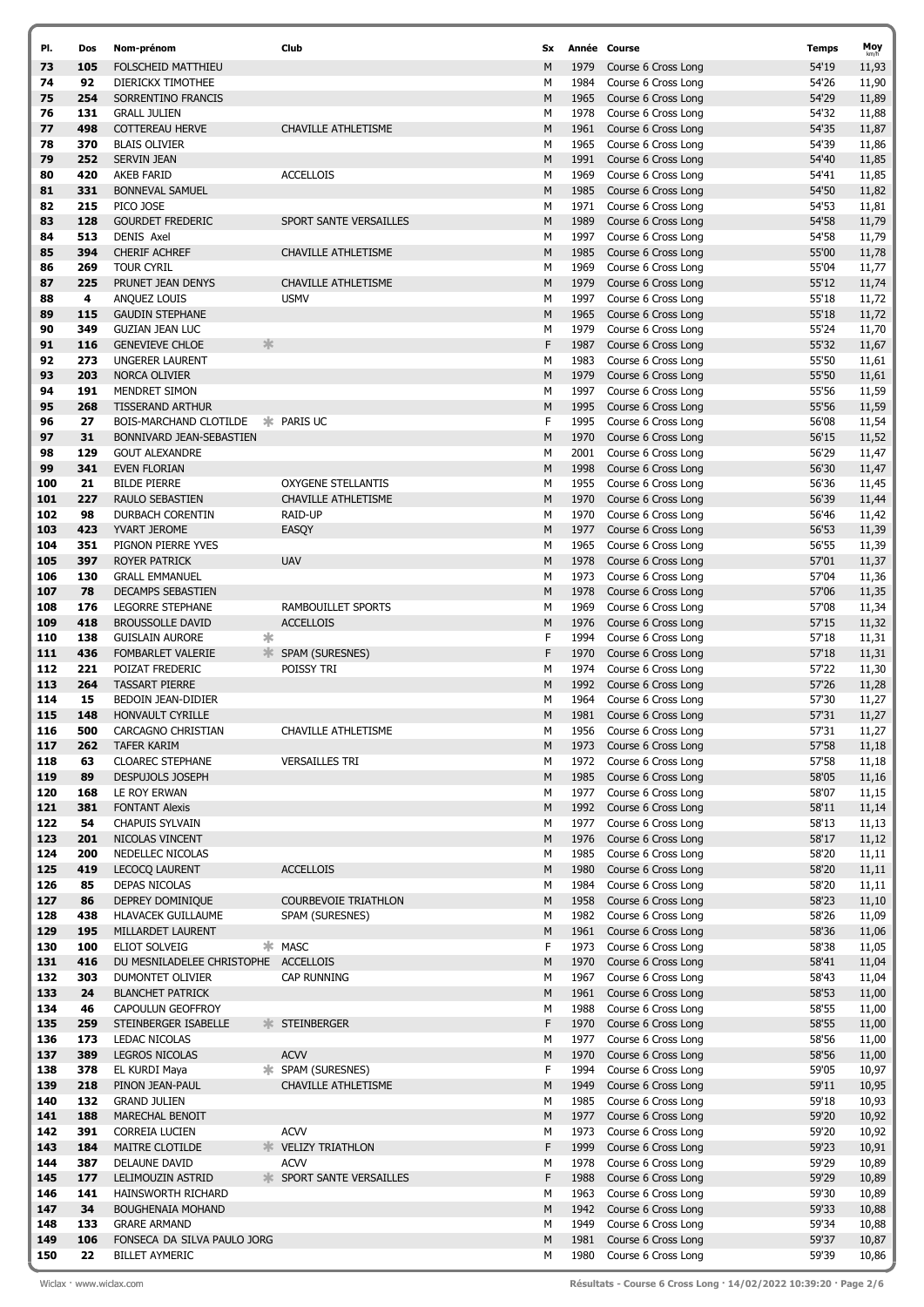| PI.        | Dos        | Nom-prénom                                              | Club                                  | <b>Sx</b> |              | Année Course                               | Temps              | Moy            |
|------------|------------|---------------------------------------------------------|---------------------------------------|-----------|--------------|--------------------------------------------|--------------------|----------------|
| 151        | 52         | <b>CESBRON LOUIS-CLAUDE</b>                             |                                       | M         | 1987         | Course 6 Cross Long                        | 59'44              | 10,85          |
| 152        | 80         | DEFRASNE CYRIAQUE                                       |                                       | М         | 1992         | Course 6 Cross Long                        | 59'54              | 10,82          |
| 153        | 74         | DE MALEISSYE STANISLAS                                  |                                       | M         | 1981         | Course 6 Cross Long                        | 59'55              | 10,82          |
| 154        | 186        | <b>MANATSCHAL MAURUS</b>                                |                                       | М         | 1996         | Course 6 Cross Long                        | 59'59              | 10,80          |
| 155        | 156        | <b>JOULIA NICOLAS</b>                                   | <b>VERSAILLES TRIATHLON</b>           | M         | 1979         | Course 6 Cross Long                        | 1h00'01            | 10,80          |
| 156        | 149        | HOTTELART VINCENT                                       |                                       | М         | 1990         | Course 6 Cross Long                        | 1h00'07            | 10,78          |
| 157        | 398        | <b>GUERAULT STEPHANE</b>                                | <b>UAV</b>                            | M         | 1975         | Course 6 Cross Long                        | 1h00'11            | 10,77          |
| 158        | 323        | RATAJCZAK OLIVIER                                       |                                       | М         | 1993         | Course 6 Cross Long                        | 1h00'13            | 10,76          |
| 159        | 388        | HOCHEDEZ BERTRAND                                       | <b>ACVV</b>                           | M         | 1969         | Course 6 Cross Long                        | 1h00'34            | 10,70          |
| 160        | 73         | DE LAVIGERIE NICOLAS                                    |                                       | М         | 1967         | Course 6 Cross Long                        | 1h00'36            | 10,69          |
| 161        | 270        | <b>TRUFFIER LAURENT</b>                                 |                                       | M         | 1968         | Course 6 Cross Long                        | 1h00'37            | 10,69          |
| 162<br>163 | 108<br>77  | <b>FREYNET COLOMBE</b>                                  | <b>* CHAVILLE ATHLETISME</b>          | F<br>M    | 1999<br>1973 | Course 6 Cross Long                        | 1h00'51            | 10,65          |
| 164        | 117        | DE TALHOUET HERVE<br><b>GENTIL MATHIAS</b>              | XVe ATHLETIC CLUB                     | М         | 1992         | Course 6 Cross Long<br>Course 6 Cross Long | 1h00'55<br>1h01'02 | 10,64          |
| 165        | 76         | DE SOUANCE EDOUARD                                      |                                       | M         | 1983         | Course 6 Cross Long                        | 1h01'03            | 10,62<br>10,61 |
| 166        | 242        | SALAZAR VAQUEIRO LUIS MANU                              |                                       | М         | 1986         | Course 6 Cross Long                        | 1h01'08            | 10,60          |
| 167        | 446        | BERNARDEAU ARNAUD                                       | SPAM (SURESNES)                       | M         | 1992         | Course 6 Cross Long                        | 1h01'10            | 10,59          |
| 168        | 450        | PELLERIN JEROME                                         | SPAM (SURESNES)                       | М         | 1978         | Course 6 Cross Long                        | 1h01'14            | 10,58          |
| 169        | 447        | LE CLEAC H PAULINE<br>≭                                 | SPAM (SURESNES)                       | F         | 1991         | Course 6 Cross Long                        | 1h01'16            | 10,58          |
| 170        | 279        | ж<br><b>VICAUD ESTELLE</b>                              |                                       | F         | 1999         | Course 6 Cross Long                        | 1h01'20            | 10,57          |
| 171        | 393        | <b>MARCHAL OLIVIER</b>                                  | <b>ACVV</b>                           | M         | 1976         | Course 6 Cross Long                        | 1h01'21            | 10,56          |
| 172        | 265        | TAUPIN JEAN-FREDERIC                                    |                                       | М         | 1964         | Course 6 Cross Long                        | 1h01'27            | 10,55          |
| 173        | 235        | ROCHE PHILIPPE                                          |                                       | M         | 1968         | Course 6 Cross Long                        | 1h01'33            | 10,53          |
| 174        | 36         | <b>BOURGINE BERTRAND</b>                                | <b>CLAMART COURSES SUR ROUTE 92</b>   | М         | 1960         | Course 6 Cross Long                        | 1h01'36            | 10,52          |
| 175        | 55         | <b>CHARIOU HERVE</b>                                    | <b>OXYGENE STELLANTIS</b>             | M         | 1966         | Course 6 Cross Long                        | 1h01'39            | 10,51          |
| 176        | 79         | <b>DEFRASNE HUGO</b>                                    |                                       | М         | 1986         | Course 6 Cross Long                        | 1h01'40            | 10,51          |
| 177        | 317        | LANDAIS STEPMANE                                        |                                       | M         | 1969         | Course 6 Cross Long                        | 1h01'43            | 10,50          |
| 178        | 9          | <b>BARBEY ANTHONY</b>                                   |                                       | М         | 1987         | Course 6 Cross Long                        | 1h01'46            | 10,49          |
| 179        | 399        | <b>DESURMONT OLIVIER</b>                                | <b>UAV</b>                            | M         | 1975         | Course 6 Cross Long                        | 1h01'46            | 10,49          |
| 180        | 212        | PETITEAU SERGE                                          |                                       | М         | 1966         | Course 6 Cross Long                        | 1h01'47            | 10,49          |
| 181<br>182 | 137<br>421 | <b>GUILLON DIDIER</b><br>DENIZON VALERIE                | * ACCELLOIS                           | M<br>F    | 1970<br>1975 | Course 6 Cross Long<br>Course 6 Cross Long | 1h01'47<br>1h01'51 | 10,49          |
| 183        | 35         | <b>BOULESTEIX RONAN</b>                                 |                                       | M         | 1979         | Course 6 Cross Long                        | 1h01'52            | 10,48<br>10,47 |
| 184        | 266        | <b>TESTA GEOFFROY</b>                                   |                                       | М         | 1983         | Course 6 Cross Long                        | 1h01'52            | 10,47          |
| 185        | 283        | <b>VULLIEZ STEPHANE</b>                                 |                                       | M         | 1966         | Course 6 Cross Long                        | 1h01'55            | 10,47          |
| 186        | 64         | <b>COLLET FRANCOIS</b>                                  |                                       | М         | 1966         | Course 6 Cross Long                        | 1h01'57            | 10,46          |
| 187        | 134        | <b>GREDAT JEREMY</b>                                    | <b>TUVB TRIATHLON</b>                 | M         | 1983         | Course 6 Cross Long                        | 1h01'58            | 10,46          |
| 188        | 42         | <b>BRESSON ANTOINE</b>                                  |                                       | М         | 1976         | Course 6 Cross Long                        | 1h01'59            | 10,45          |
| 189        | 181        | <b>LOT THIERRY</b>                                      |                                       | M         | 1961         | Course 6 Cross Long                        | 1h02'00            | 10,45          |
| 190        | 150        | <b>INGOUF OLIVIER</b>                                   |                                       | М         | 1964         | Course 6 Cross Long                        | 1h02'07            | 10,43          |
| 191        | 493        | LAFEBER CORNELIS                                        | CHAVILLE ATHLETISME                   | M         | 1960         | Course 6 Cross Long                        | 1h02'10            | 10,42          |
| 192        | 304        | <b>GUILLAUME NICOLAS</b>                                |                                       | М         | 1974         | Course 6 Cross Long                        | 1h02'22            | 10,39          |
| 193        | 478        | <b>OLIVIER ANAIS</b><br>≯া∜                             | DUNES ESPOIR                          | F         | 2010         | Course 6 Cross Long                        | 1h02'24            | 10,38          |
| 194        | 468        | LOUDES MARIE-CHRISTINE                                  | <b>* DUNES ESPOIR</b>                 | F         | 1976         | Course 6 Cross Long                        | 1h02'25            | 10,38          |
| 195        | 135        | <b>GREGOIRE DIDIER</b>                                  |                                       | М         | 1964         | Course 6 Cross Long                        | 1h02'32            | 10,36          |
| 196        | 111        | <b>GADIOU ERIC</b>                                      |                                       | М         | 1967         | Course 6 Cross Long                        | 1h02'38            | 10,35          |
| 197<br>198 | 475<br>459 | AUGEREAU SYLVAIN                                        | DUNES ESPOIR                          | M         | 1981<br>1972 | Course 6 Cross Long<br>Course 6 Cross Long | 1h02'38            | 10,35          |
| 199        | 461        | POUPON CHRISTOPHE<br>VAUCHEL ANNE MARIE<br>≯≮           | DUNES ESPOIR<br>DUNES ESPOIR          | м<br>F    | 1965         | Course 6 Cross Long                        | 1h02'44<br>1h02'45 | 10,33<br>10,33 |
| 200        | 462        | SROKA DANIEL                                            | DUNES ESPOIR                          | М         | 1962         | Course 6 Cross Long                        | 1h02'47            | 10,32          |
| 201        | 464        | <b>RESIMONT CLARY</b><br>≯⊧                             | DUNES ESPOIR                          | F         | 1974         | Course 6 Cross Long                        | 1h02'47            | 10,32          |
| 202        | 490        | LEQUIPPE NICOLAS                                        | CHAVILLE ATHLETISME                   | М         | 1980         | Course 6 Cross Long                        | 1h02'48            | 10,32          |
| 203        | 375        | <b>MARCON Paolo</b>                                     | <b>ASCA PEUGEOT POISSY</b>            | M         | 1969         | Course 6 Cross Long                        | 1h02'52            | 10,31          |
| 204        | 206        | PAGES THOMAS                                            |                                       | М         | 1979         | Course 6 Cross Long                        | 1h02'57            | 10,29          |
| 205        | 10         | $\frac{1}{2}$<br><b>BARBEY JULIE</b>                    |                                       | F         | 1986         | Course 6 Cross Long                        | 1h02'58            | 10,29          |
| 206        | 58         | <b>CHEYPE THOMAS</b>                                    |                                       | М         | 1982         | Course 6 Cross Long                        | 1h02'58            | 10,29          |
| 207        | 123        | <b>GOBILLIARD BRUNO</b>                                 |                                       | M         | 1973         | Course 6 Cross Long                        | 1h03'13            | 10,25          |
| 208        | 147        | HOFMAN FREDERIC                                         |                                       | М         | 1969         | Course 6 Cross Long                        | 1h03'14            | 10,25          |
| 209        | 250        | SCHNEIDER DIDIER                                        |                                       | М         | 1981         | Course 6 Cross Long                        | 1h03'14            | 10,25          |
| 210        | 496        | DERCOURT OLIVIER                                        | CHAVILLE ATHLETISME                   | М         | 1968         | Course 6 Cross Long                        | 1h03'21            | 10,23          |
| 211<br>212 | 53         | <b>CHAPELLE LOGAN</b>                                   |                                       | M         | 1995<br>1954 | Course 6 Cross Long<br>Course 6 Cross Long | 1h03'31            | 10,20          |
| 213        | 159<br>162 | LABROUSSE MICHEL<br>$\frac{1}{2}$<br>LE BLANC CATHERINE | LE CHESNAY-ROCQUENCOURT 78 ATHLETISME | м<br>F    | 1966         | Course 6 Cross Long                        | 1h03'32<br>1h03'33 | 10,20<br>10,20 |
| 214        | 444        | LE SAULE FLORIANE<br>ж.                                 | SPAM (SURESNES)                       | F         | 1993         | Course 6 Cross Long                        | 1h03'35            | 10,19          |
| 215        | 165        | 氺<br>LE DOUARON SONIA                                   | ANDRESY ATHLETISME                    | F         | 1968         | Course 6 Cross Long                        | 1h03'46            | 10,16          |
| 216        | 3          | AMANN LIONEL                                            |                                       | М         | 1966         | Course 6 Cross Long                        | 1h04'03            | 10,12          |
| 217        | 101        | ELISSALT OLIVIER                                        | <b>ELISSALT</b>                       | М         | 1970         | Course 6 Cross Long                        | 1h04'05            | 10,11          |
| 218        | 45         | CABAN OLIVIER                                           | <b>VELIZY TRIATHLON</b>               | м         | 1966         | Course 6 Cross Long                        | 1h04'05            | 10,11          |
| 219        | 237        | ROCHEFORT OLIVIER                                       |                                       | M         | 1966         | Course 6 Cross Long                        | 1h04'26            | 10,06          |
| 220        | 146        | HOFFMANN MATTHIEU                                       |                                       | М         | 1999         | Course 6 Cross Long                        | 1h04'40            | 10,02          |
| 221        | 324        | MERMANGE YVONNICK                                       |                                       | М         | 1968         | Course 6 Cross Long                        | 1h04'45            | 10,01          |
| 222        | 452        | ITANI LAMA                                              | <b>* SPAM (SURESNES)</b>              | F         | 1988         | Course 6 Cross Long                        | 1h04'48            | 10,00          |
| 223        | 214        | PFEFFER DOMINIQUE                                       |                                       | M         | 1972         | Course 6 Cross Long                        | 1h04'56            | 9,98           |
| 224        | 443        | SOKOL ROBERT                                            | SPAM (SURESNES)                       | м         | 1967         | Course 6 Cross Long                        | 1h05'03            | 9,96           |
| 225        | 386        | <b>ONESIME BRUNO</b>                                    | <b>ACVV</b>                           | М         | 1963         | Course 6 Cross Long                        | 1h05'14            | 9,93           |
| 226<br>227 | 171<br>228 | LECLERC ALAIN<br>RAUZIER SYLVAIN                        |                                       | М<br>M    | 1962<br>1973 | Course 6 Cross Long<br>Course 6 Cross Long | 1h05'15<br>1h05'16 | 9,93<br>9,93   |
| 228        | 59         | CHOTARD NICOLAS                                         |                                       | м         | 1984         | Course 6 Cross Long                        | 1h05'19            | 9,92           |
|            |            |                                                         |                                       |           |              |                                            |                    |                |

Wiclax · www.wiclax.com **Cause 3.1 Course 6 Cross Long · 14/02/2022 10:39:20 · Page 3/6**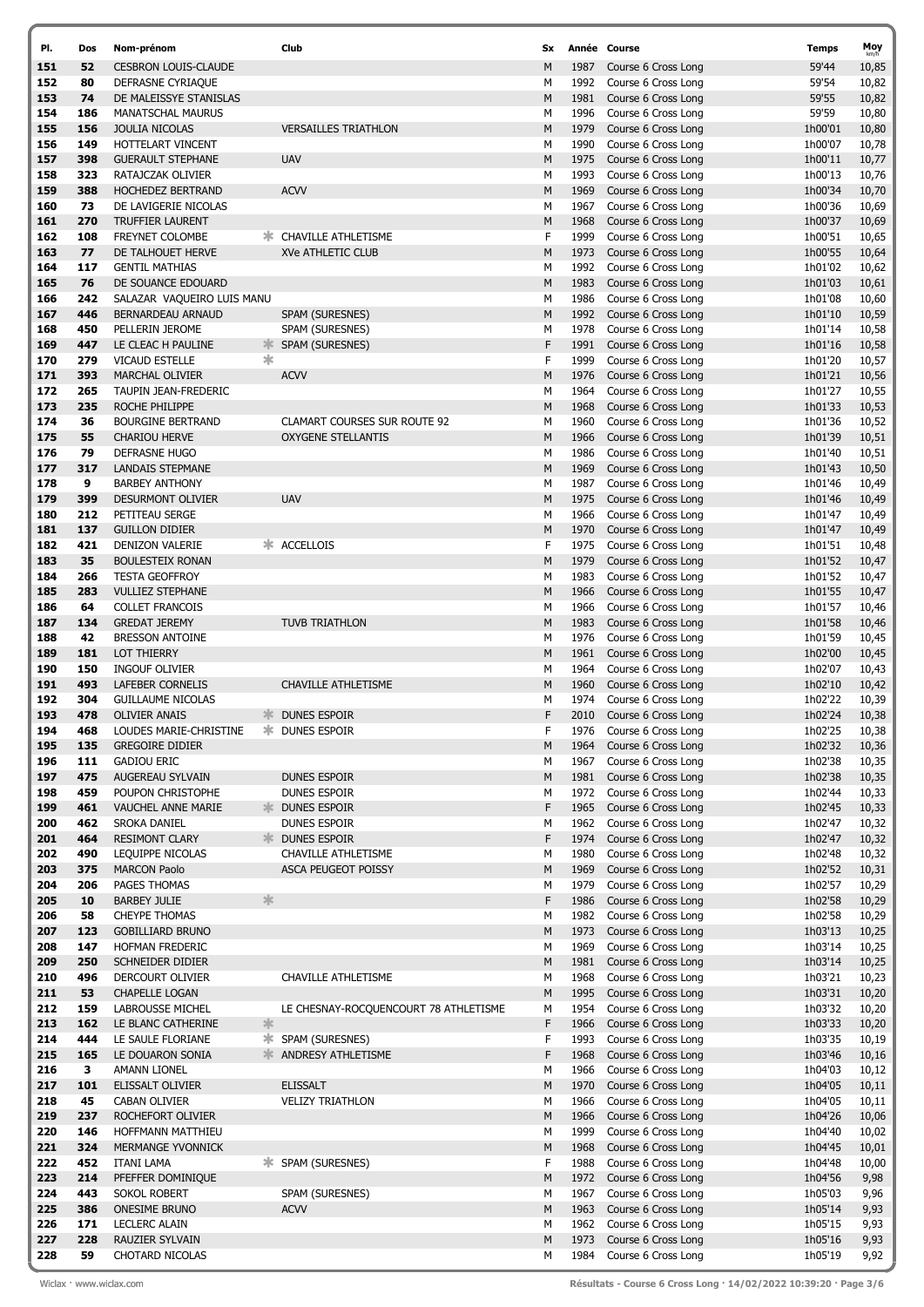| PI.        | Dos                     | Nom-prénom                                               |               | Club                                  | Sx     |              | Année Course                               | <b>Temps</b>       | Moy          |
|------------|-------------------------|----------------------------------------------------------|---------------|---------------------------------------|--------|--------------|--------------------------------------------|--------------------|--------------|
| 229        | 276                     | <b>VEJRICH PATRICK</b>                                   |               | <b>CHAVILLE ATHLETISME</b>            | M      | 1963         | Course 6 Cross Long                        | 1h05'25            | 9,91         |
| 230        | 275                     | <b>VAUDESCAL CYRIL</b>                                   |               |                                       | М      | 1976         | Course 6 Cross Long                        | 1h05'38            | 9,87         |
| 231        | 240                     | SALAS Y MELIA SEVERINE                                   | $\frac{1}{2}$ | <b>RUMBA</b>                          | F      | 1971         | Course 6 Cross Long                        | 1h05'39            | 9,87         |
| 232        | 65                      | <b>CONIL PIERRE</b>                                      |               |                                       | М      | 1949         | Course 6 Cross Long                        | 1h05'40            | 9,87         |
| 233        | 97                      | <b>DUCOTEY FREDERIC</b>                                  |               | RUNNING ET MARATHON DE BOIS D ARCY    | M      | 1974         | Course 6 Cross Long                        | 1h05'43            | 9,86         |
| 234        | 157                     | KOTZAMANIDIS ALEXANDRE                                   |               |                                       | M      | 1974         | Course 6 Cross Long                        | 1h05'51            | 9,84         |
| 235        | 39                      | <b>BOUYSSES VALERIE AURORE</b>                           | -> <          |                                       | F      | 1996         | Course 6 Cross Long                        | 1h05'52            | 9,84         |
| 236        | 213                     | PEYREDIEU BENOIT                                         |               |                                       | М      | 1976         | Course 6 Cross Long                        | 1h05'55            | 9,83         |
| 237<br>238 | 339<br>340              | <b>MESNARD XAVIER</b><br><b>LEROUGE FRANCOIS</b>         |               |                                       | M<br>М | 1961<br>1976 | Course 6 Cross Long<br>Course 6 Cross Long | 1h05'55            | 9,83<br>9,82 |
| 239        | 272                     | <b>ULLIAC YANN</b>                                       |               |                                       | M      | 1976         | Course 6 Cross Long                        | 1h06'00<br>1h06'04 | 9,81         |
| 240        | 449                     | <b>BOUESSE YABA</b>                                      |               | <b>* SPAM (SURESNES)</b>              | F      | 1981         | Course 6 Cross Long                        | 1h06'05            | 9,81         |
| 241        | 20                      | <b>BESLOT PHILIPPE</b>                                   |               |                                       | М      | 1958         | Course 6 Cross Long                        | 1h06'12            | 9,79         |
| 242        | 271                     | <b>UJHELYI LASZLO</b>                                    |               |                                       | M      | 1977         | Course 6 Cross Long                        | 1h06'16            | 9,78         |
| 243        | 400                     | <b>FROGER PHILIPPE</b>                                   |               | <b>UAV</b>                            | M      | 1962         | Course 6 Cross Long                        | 1h06'19            | 9,77         |
| 244        | 180                     | LIENARD FRANCOIS                                         |               | <b>OXYGENE STELLANTIS</b>             | М      | 1959         | Course 6 Cross Long                        | 1h06'29            | 9,75         |
| 245        | 71                      | DE FRANCQUEVILLE PIERRE                                  |               |                                       | M      | 1960         | Course 6 Cross Long                        | 1h06'30            | 9,74         |
| 246        | 163                     | LE BLANC ANNE                                            | 氺             |                                       | F      | 1962         | Course 6 Cross Long                        | 1h06'30            | 9,74         |
| 247        | 82                      | DELAVOIPIERE JEAN-CHARLES                                |               | MBDA SPORT ATHLETISME                 | М      | 1961         | Course 6 Cross Long                        | 1h06'34            | 9,73         |
| 248        | 374                     | NARBEBUR ISABELLE                                        | *             |                                       | F      | 1969         | Course 6 Cross Long                        | 1h06'43            | 9,71         |
| 249        | 396                     | PRIEUR AURORE                                            |               | * UAV                                 | F      | 1989         | Course 6 Cross Long                        | 1h07'11            | 9,65         |
| 250        | 211                     | PERIER HENRI                                             |               |                                       | М      | 1959         | Course 6 Cross Long                        | 1h07'20            | 9,62         |
| 251        | 75                      | DE MALLERAY-WALZ SABINE                                  | 氺             |                                       | F      | 1975         | Course 6 Cross Long                        | 1h07'21            | 9,62         |
| 252        | 348                     | LENOBLE STEPMANE                                         |               |                                       | М      | 1977         | Course 6 Cross Long                        | 1h07'22            | 9,62         |
| 253        | 422                     | OUABDESSELAM MOULOUD                                     |               | <b>ACCELLOIS</b>                      | M      | 1967         | Course 6 Cross Long                        | 1h07'26            | 9,61         |
| 254        | 127                     | <b>GORIN CHRISTIAN</b>                                   |               |                                       | М      | 1962         | Course 6 Cross Long                        | 1h07'31            | 9,60         |
| 255        | 336                     | <b>MAGUIN SANDRA</b>                                     | 氺             |                                       | F<br>F | 1969         | Course 6 Cross Long                        | 1h07'32            | 9,60         |
| 256<br>257 | 407                     | <b>DUPUY SUZY</b>                                        |               | $*$ UAV<br><b>FRATERNITEAM</b>        | M      | 1994<br>1994 | Course 6 Cross Long                        | 1h07'38<br>1h07'57 | 9,58         |
| 258        | 487<br>488              | <b>EYDOUX PHILEMON</b><br><b>ALLIGE MATTHIEU</b>         |               | <b>FRATERNITEAM</b>                   | М      | 1992         | Course 6 Cross Long<br>Course 6 Cross Long | 1h07'57            | 9,54<br>9,54 |
| 259        | 483                     | ROUX CHRISTOPHE ARI                                      |               | <b>FRATERNITEAM</b>                   | М      | 1992         | Course 6 Cross Long                        | 1h07'58            | 9,53         |
| 260        | 479                     | DIX JEREMIE                                              |               | <b>FRATERNITEAM</b>                   | М      | 1996         | Course 6 Cross Long                        | 1h07'58            | 9,53         |
| 261        | 482                     | <b>DESCOTES MALOE</b>                                    |               | <b>FRATERNITEAM</b>                   | M      | 2002         | Course 6 Cross Long                        | 1h07'58            | 9,53         |
| 262        | 229                     | RECOLIN-SCHNEIDER CAROLINE                               |               |                                       | F.     | 1983         | Course 6 Cross Long                        | 1h07'59            | 9,53         |
| 263        | 480                     | SATKUNANANTHAN SASI                                      |               | <b>FRATERNITEAM</b>                   | M      | 1983         | Course 6 Cross Long                        | 1h07'59            | 9,53         |
| 264        | 486                     | <b>HAOUAM NORDINE</b>                                    |               | <b>FRATERNITEAM</b>                   | М      | 1977         | Course 6 Cross Long                        | 1h07'59            | 9,53         |
| 265        | 481                     | <b>TOUSSAINT LEO-PAUL</b>                                |               | FRATERNITEAM                          | М      | 1997         | Course 6 Cross Long                        | 1h07'59            | 9,53         |
| 266        | 84                      | DELORME SOPHIE                                           | 氺             |                                       | F      | 1985         | Course 6 Cross Long                        | 1h07'59            | 9,53         |
| 267        | 289                     | COMBES DE PRADES ANNE                                    | 氺             |                                       | F      | 1972         | Course 6 Cross Long                        | 1h08'00            | 9,53         |
| 268        | 231                     | <b>REMY BEATRICE</b>                                     | $\ast$        |                                       | F      | 1963         | Course 6 Cross Long                        | 1h08'02            | 9,52         |
| 269        | 49                      | <b>CASSE FRANCOIS</b>                                    |               |                                       | M      | 1978         | Course 6 Cross Long                        | 1h08'06            | 9,52         |
| 270        | 369                     | LARROQUE BENOIT                                          |               |                                       | М      | 1965         | Course 6 Cross Long                        | 1h08'14            | 9,50         |
| 271        | 18                      | <b>BENOLIEL GUY</b>                                      |               | CHAVILLE ATHLETISME                   | M      | 1956         | Course 6 Cross Long                        | 1h08'17            | 9,49         |
| 272        | 216                     | PIERRE GUILLAUME                                         |               |                                       | М      |              | 1976 Course 6 Cross Long                   | 1h08'17            | 9,49         |
| 273        | 51                      | CEPPINI FABRICE                                          |               | VIROFLAY RUNNING TRAIL                | м      | 1967         | Course 6 Cross Long                        | 1h08'28            | 9,46         |
| 274<br>275 | 72<br>12                | DE KERAUTEM ANNE-HELOISE<br><b>BASCLE GILLES MELANIE</b> | 氺             |                                       | F<br>F | 1981<br>1983 | Course 6 Cross Long<br>Course 6 Cross Long | 1h08'29<br>1h08'37 | 9,46<br>9,44 |
| 276        | 380                     | PIERRE Valery                                            |               |                                       | М      | 1973         | Course 6 Cross Long                        | 1h08'40            | 9,44         |
| 277        | 83                      | DELCROIX BARTHELEMY                                      |               |                                       | М      | 1987         | Course 6 Cross Long                        | 1h08'43            | 9,43         |
| 278        | 408                     | <b>CROUAN MARION</b>                                     |               | * UAV                                 | F      | 2004         | Course 6 Cross Long                        | 1h08'47            | 9,42         |
| 279        | $\overline{\mathbf{z}}$ | <b>AUVITY ISABELLE</b>                                   | 氺             |                                       | F      | 1974         | Course 6 Cross Long                        | 1h08'51            | 9,41         |
| 280        | 260                     | STOENESCO ALEXANDRE                                      |               |                                       | М      | 1974         | Course 6 Cross Long                        | 1h08'56            | 9,40         |
| 281        | 441                     | <b>VAIRON MARTINE</b>                                    |               | <b>☀ SPAM (SURESNES)</b>              | F      | 1960         | Course 6 Cross Long                        | 1h08'56            | 9,40         |
| 282        | 167                     | LE NARVOR JEAN LOUIS                                     |               |                                       | М      | 1954         | Course 6 Cross Long                        | 1h08'57            | 9,40         |
| 283        | 346                     | CMAVAND DELPMINE                                         | 氺             |                                       | F      | 1992         | Course 6 Cross Long                        | 1h09'04            | 9,38         |
| 284        | 5                       | ANTOINE JULIE                                            | $\ast$        |                                       | F      | 1989         | Course 6 Cross Long                        | 1h09'05            | 9,38         |
| 285        | 6                       | <b>ANTOINE GILLES</b>                                    |               |                                       | М      | 1957         | Course 6 Cross Long                        | 1h09'05            | 9,38         |
| 286        | 112                     | <b>GALEAZZI MIREILLE</b>                                 | ∗             |                                       | F      | 1970         | Course 6 Cross Long                        | 1h09'10            | 9,37         |
| 287<br>288 | 233<br>415              | <b>REYMOND CHRISTOPHE</b>                                |               | <b>ACCELLOIS</b>                      | М      | 1975<br>1971 | Course 6 Cross Long<br>Course 6 Cross Long | 1h09'13            | 9,36         |
| 289        | 373                     | BECK DJEVAGUIROFF CYRIL<br><b>GUZIAN AUDREY</b>          | $\frac{1}{2}$ |                                       | М<br>F | 1980         | Course 6 Cross Long                        | 1h09'15<br>1h09'19 | 9,36<br>9,35 |
| 290        | 222                     | POSEA BOGDAN                                             |               |                                       | м      | 1973         | Course 6 Cross Long                        | 1h09'40            | 9,30         |
| 291        | 118                     | <b>GEORGE STAN</b>                                       |               |                                       | М      | 1984         | Course 6 Cross Long                        | 1h09'42            | 9,30         |
| 292        | 81                      | DELAPIERRE REMY                                          |               | RUNNING 92                            | м      | 1980         | Course 6 Cross Long                        | 1h09'44            | 9,29         |
| 293        | 448                     | <b>COUDERC MONIQUE</b>                                   |               | <b>☀ SPAM (SURESNES)</b>              | F      | 1956         | Course 6 Cross Long                        | 1h09'45            | 9,29         |
| 294        | 326                     | MOUROUX MUGO                                             |               |                                       | М      | 1983         | Course 6 Cross Long                        | 1h09'56            | 9,27         |
| 295        | 330                     | SUSBIELLES LAURENT                                       |               |                                       | M      | 1975         | Course 6 Cross Long                        | 1h09'58            | 9,26         |
| 296        | 29                      | <b>BON PHILIPPE</b>                                      |               | RUNNING ET MARATHON DE BOIS D ARCY    | м      | 1951         | Course 6 Cross Long                        | 1h10'05            | 9,25         |
| 297        | 267                     | TILLIER LUDOVIC                                          |               | LE CHESNAY-ROCQUENCOURT 78 ATHLETISME | М      | 1979         | Course 6 Cross Long                        | 1h10'08            | 9,24         |
| 298        | 230                     | <b>REMY FABRICE</b>                                      |               |                                       | М      | 1965         | Course 6 Cross Long                        | 1h10'18            | 9,22         |
| 299        | 207                     | PAPIN BORIS                                              |               |                                       | М      | 1976         | Course 6 Cross Long                        | 1h10'21            | 9,21         |
| 300        | 451                     | <b>CRUCHET ROMAIN</b>                                    |               | SPAM (SURESNES)                       | М      | 1989         | Course 6 Cross Long                        | 1h10'23            | 9,21         |
| 301        | 248                     | SAUTERON BRUNO                                           |               |                                       | M      | 1976         | Course 6 Cross Long                        | 1h10'29            | 9,19         |
| 302<br>303 | 243<br>70               | SALIBA LAURENT<br>DAVOST GHISLAIN                        |               |                                       | М<br>М | 1978<br>1995 | Course 6 Cross Long<br>Course 6 Cross Long | 1h10'31<br>1h10'33 | 9,19         |
| 304        | 114                     | <b>GARNIER MARINE</b>                                    | ∗             |                                       | F      | 1993         | Course 6 Cross Long                        | 1h10'40            | 9,18<br>9,17 |
| 305        | 158                     | KOWALICZEK STEPHANE                                      |               |                                       | М      | 1974         | Course 6 Cross Long                        | 1h10'44            | 9,16         |
| 306        | 499                     | <b>COLMAN LAURENT</b>                                    |               | CHAVILLE ATHLETISME                   | М      | 1964         | Course 6 Cross Long                        | 1h10'52            | 9,14         |

Wiclax · www.wiclax.com **Cause 2018 Résultats - Course 6 Cross Long · 14/02/2022 10:39:21 · Page 4/6**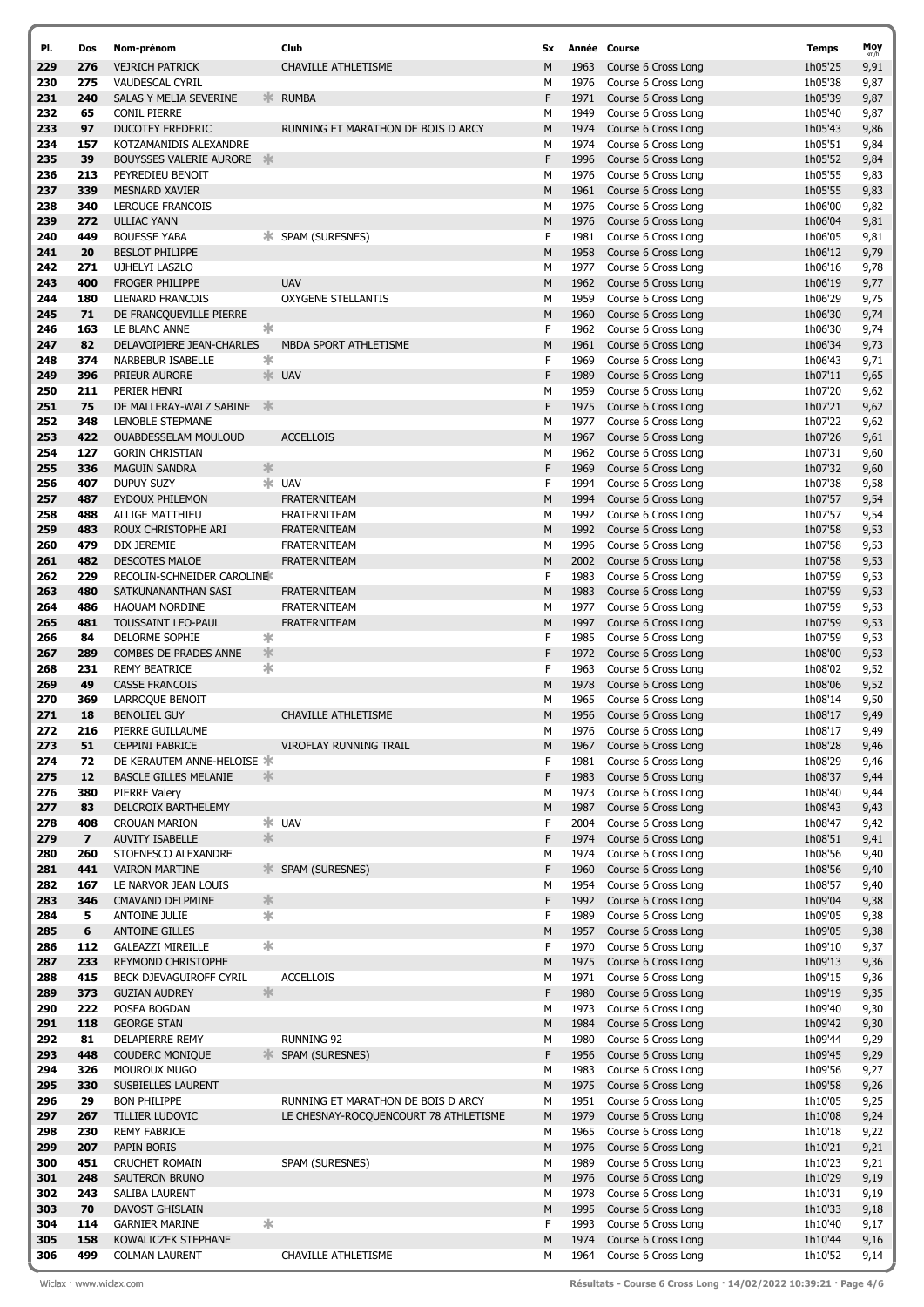| PI.        | Dos          | Nom-prénom                                  |               | Club                         | Sx     |              | Année Course                               | <b>Temps</b>       | Moy          |
|------------|--------------|---------------------------------------------|---------------|------------------------------|--------|--------------|--------------------------------------------|--------------------|--------------|
| 307        | 403          | <b>BENEVENT MARIE</b>                       |               | * UAV                        | F      | 1969         | Course 6 Cross Long                        | 1h10'54            | 9,14         |
| 308        | 11           | <b>BARDIN ERIC</b>                          |               |                              | М      | 1970         | Course 6 Cross Long                        | 1h11'12            | 9,10         |
| 309        | 299          | MALSWA APMINANM                             |               |                              | M      | 1975         | Course 6 Cross Long                        | 1h11'17            | 9,09         |
| 310        | 95           | DUBRAC JEROME                               |               |                              | М      | 1972         | Course 6 Cross Long                        | 1h11'20            | 9,08         |
| 311        | 94           | <b>DUBRAC PATRICIA</b>                      | 氺             |                              | F      | 1976         | Course 6 Cross Long                        | 1h11'23            | 9,08         |
| 312        | 390          | <b>MASSON GUILLAUME</b>                     |               | <b>ACVV</b>                  | М      | 1972         | Course 6 Cross Long                        | 1h11'26            | 9,07         |
| 313        | 109          | <b>FRITZ OLIVIER</b>                        |               |                              | M      | 1972         | Course 6 Cross Long                        | 1h11'30            | 9,06         |
| 314        | 495          | DUMAZERT NOMIN                              |               | <b>* CHAVILLE ATHLETISME</b> | F      | 1981         | Course 6 Cross Long                        | 1h11'34            | 9,05         |
| 315        | 66           | <b>CORTEY-DUMONT GERARD</b>                 |               |                              | M      | 1950         | Course 6 Cross Long                        |                    | 9,04         |
| 316        |              | <b>DESPERT GUILLAUME</b>                    |               |                              |        | 1978         | Course 6 Cross Long                        | 1h11'43            |              |
|            | 88           |                                             |               |                              | М      |              |                                            | 1h11'49            | 9,02         |
| 317        | 217          | PIETON SEBASTIEN                            |               |                              | M      | 1974         | Course 6 Cross Long                        | 1h11'52            | 9,02         |
| 318        | 125          | <b>GOMOT ALEXANDRE</b>                      |               |                              | М      | 1973         | Course 6 Cross Long                        | 1h11'58            | 9,00         |
| 319        | 194          | MESNARD JEAN-NOEL                           |               |                              | M      | 1960         | Course 6 Cross Long                        | 1h12'04            | 8,99         |
| 320        | 220          | PLESSIS LUYING                              | 氺             |                              | F      | 1985         | Course 6 Cross Long                        | 1h12'07            | 8,99         |
| 321        | 383          | <b>COURTEMANCHE Herve</b>                   |               |                              | M      | 1961         | Course 6 Cross Long                        | 1h12'10            | 8,98         |
| 322        | 406          | <b>BENOIT ALEXANDRE</b>                     |               | <b>UAV</b>                   | М      | 1984         | Course 6 Cross Long                        | 1h12'16            | 8,97         |
| 323        | 139          | <b>HAAS MARIE</b>                           | 氺             |                              | F      | 1978         | Course 6 Cross Long                        | 1h12'19            | 8,96         |
| 324        | 102          | <b>FAUCHER HERVE</b>                        |               |                              | М      | 1978         | Course 6 Cross Long                        | 1h12'22            | 8,95         |
| 325        | 256          | SOULAS ISABELLE                             | 氺             |                              | F      | 1972         | Course 6 Cross Long                        | 1h12'38            | 8,92         |
| 326        | 494          | <b>HENAFF LAURENCE</b>                      |               | <b>* CHAVILLE ATHLETISME</b> | F      | 1967         | Course 6 Cross Long                        | 1h12'42            | 8,91         |
| 327        | 239          | SAINT-CYR JACQUELYN                         | 氺             |                              | F      | 1989         | Course 6 Cross Long                        | 1h12'42            | 8,91         |
| 328        | 440          | <b>COMBES ARIELLE</b>                       |               | * SPAM (SURESNES)            | F      | 1964         | Course 6 Cross Long                        | 1h12'46            | 8,91         |
| 329        | 189          | <b>MASSART NICOLAS</b>                      |               |                              | M      | 1980         | Course 6 Cross Long                        | 1h12'56            | 8,88         |
| 330        | 56           | <b>CHARTIER THIERRY</b>                     |               |                              | М      | 1960         | Course 6 Cross Long                        | 1h13'03            | 8,87         |
| 331        | 120          | <b>GICQUELLO EMMANUELLE</b>                 | 氺             |                              | F      | 1980         | Course 6 Cross Long                        | 1h13'13            | 8,85         |
| 332        | 401          | <b>COUSANCA SABINE</b>                      |               | * UAV                        | F      | 1965         | Course 6 Cross Long                        | 1h13'44            | 8,79         |
| 333        | 124          | <b>GOMEZ MARIA</b>                          | $\frac{1}{2}$ |                              | F      | 1979         | Course 6 Cross Long                        | 1h13'48            | 8,78         |
| 334        | 402          | <b>BUIL STEPHANIE</b>                       |               | * UAV                        | F      | 1971         | Course 6 Cross Long                        | 1h13'48            | 8,78         |
| 335        | 405          | <b>CROUAN SOPHIE</b>                        |               | <b>EXAMPLE</b>               | F      | 1973         | Course 6 Cross Long                        | 1h13'49            | 8,78         |
| 336        | 404          | HUCHET NATHALIE                             |               | $*$ UAV                      | F      | 1965         | Course 6 Cross Long                        | 1h13'50            | 8,78         |
| 337        | 209          | PAYEN CELINE                                | 氺             |                              | F      | 1983         | Course 6 Cross Long                        | 1h13'59            | 8,76         |
| 338        | 160          | LACOSTE CANNELLE                            | ∗             |                              | F      | 1990         | Course 6 Cross Long                        | 1h14'01            | 8,75         |
| 339        | 234          | RICHARD MARIE-HELENE                        | $\frac{1}{2}$ |                              | F      | 1972         | Course 6 Cross Long                        | 1h14'08            | 8,74         |
| 340        | 367          | LE FLOCM ERIC                               |               |                              | М      | 1960         | Course 6 Cross Long                        | 1h14'21            | 8,72         |
| 341        | 41           | <b>BRAS JEAN-MICHEL</b>                     |               |                              | M      | 1963         | Course 6 Cross Long                        | 1h14'45            | 8,67         |
| 342        | 435          | LAPORTE SOPHIE                              |               | <b>☀ SPAM (SURESNES)</b>     | E      | 1960         | Course 6 Cross Long                        | 1h14'45            | 8,67         |
| 343        | 226          | RAMDANE KADDOUR                             |               |                              | M      | 1951         | Course 6 Cross Long                        | 1h14'46            | 8,67         |
| 344        | 26           | <b>BOGOS VALERY</b>                         |               |                              | М      | 1977         | Course 6 Cross Long                        | 1h14'46            | 8,67         |
| 345        | 25           | <b>BOGOS TATIANA</b>                        | $\frac{1}{2}$ |                              | F      | 1979         | Course 6 Cross Long                        | 1h14'47            | 8,67         |
| 346        | 121          | <b>GIGNOUX VALERIE</b>                      | ∗             |                              | F      | 1970         | Course 6 Cross Long                        | 1h14'59            | 8,64         |
| 347        | 40           | <b>BRAS OLIVIER</b>                         |               |                              | M      | 1969         | Course 6 Cross Long                        | 1h15'08            | 8,62         |
| 348        | 285          | <b>WANG KUN</b>                             | ∗             |                              | F      | 1972         | Course 6 Cross Long                        | 1h15'11            | 8,62         |
| 349        | 143          | <b>HATTRY BRUNO</b>                         |               |                              | M      | 1966         | Course 6 Cross Long                        | 1h15'47            | 8,55         |
| 350        | 164          | LE DOUARON OLIVIER                          |               | ANDRESY ATHLETISME           | M      | 1972         | Course 6 Cross Long                        | 1h15'50            | 8,55         |
| 351        | 253          | SOLERE-MISCHLER ALIX                        | 氺             |                              | F      | 1997         | Course 6 Cross Long                        | 1h16'34            | 8,46         |
| 352        | 178          |                                             |               |                              | М      |              | Course 6 Cross Long                        |                    |              |
| 353        | 103          | LEMPEREUR FRANCOIS<br>FAYARD MARIE-CLAIRE   | $\frac{1}{2}$ |                              | F      | 1974<br>1988 | Course 6 Cross Long                        | 1h16'40<br>1h16'45 | 8,45<br>8,44 |
| 354        | 460          | <b>CHARPENTIER VINCENT</b>                  |               | DUNES ESPOIR                 | М      | 1992         | Course 6 Cross Long                        | 1h17'00            |              |
| 355        | 274          | <b>URVOY HERVE</b>                          |               |                              | M      | 1974         | Course 6 Cross Long                        |                    | 8,42         |
|            |              |                                             |               |                              |        | 1964         |                                            | 1h17'03            | 8,41         |
| 356<br>357 | 471<br>456   | <b>GALOIS PASCAL</b>                        | $\frac{1}{2}$ | DUNES ESPOIR                 | М<br>F | 1991         | Course 6 Cross Long<br>Course 6 Cross Long | 1h17'10            | 8,40         |
|            |              | RIBEREAU-GAYON MAILIS                       |               | DUNES ESPOIR                 |        |              |                                            | 1h17'24            | 8,37         |
| 358        | 1027         | WALSH BRENDAN                               |               |                              | М<br>M | 1980         | Course 6 Cross Long<br>Course 6 Cross Long | 1h17'26            | 8,37         |
| 359        | 458          | PRIGENT JACQUES                             |               | DUNES ESPOIR                 |        | 1962         |                                            | 1h17'28            | 8,36         |
| 360        | 473          | <b>DESCAMPS DENIS</b>                       |               | DUNES ESPOIR                 | М      | 1959         | Course 6 Cross Long                        | 1h17'29            | 8,36         |
| 361        | 17           | <b>BEIS ANTOINE</b><br>RIBEREAU-GAYON LOUIS |               |                              | M      | 1987         | Course 6 Cross Long                        | 1h17'35            | 8,35         |
| 362        | 463          |                                             |               | DUNES ESPOIR                 | М      | 1985         | Course 6 Cross Long                        | 1h17'40            | 8,34         |
| 363        | 371          | DE LA BROUX SARRAUD ESTELLE                 |               |                              | F      | 1981         | Course 6 Cross Long                        | 1h17'58            | 8,31         |
| 364        | 93           | DOMASZEWSKA BRONISLAWA *                    |               |                              | F      | 1982         | Course 6 Cross Long                        | 1h18'33            | 8,25         |
| 365        | 13           | <b>BATAILLON CELINE</b>                     | 氺             |                              | F      | 1981         | Course 6 Cross Long                        | 1h18'33            | 8,25         |
| 366        | 30           | <b>BONNEAU DIDIER</b>                       |               |                              | М      | 1962         | Course 6 Cross Long                        | 1h19'11            | 8,18         |
| 367        | $\mathbf{2}$ | ADRIANA CONDREA                             | 氺             |                              | F      | 1980         | Course 6 Cross Long                        | 1h19'32            | 8,15         |
| 368        | 492          | LARGERON LUC                                |               | CHAVILLE ATHLETISME          | М      | 1957         | Course 6 Cross Long                        | 1h20'44            | 8,03         |
| 369        | 257          | SPADONI ZITOUMBI CHRISTELLE                 |               |                              | F      | 1985         | Course 6 Cross Long                        | 1h20'46            | 8,02         |
| 370        | 32           | <b>BORGES PAULO</b>                         |               |                              | м      | 1994         | Course 6 Cross Long                        | 1h20'52            | 8,01         |
| 371        | 384          | <b>VERNAY Christian</b>                     |               |                              | M      | 1962         | Course 6 Cross Long                        | 1h20'56            | 8,01         |
| 372        | 280          | VIEIRA LIONEL                               |               |                              | М      | 1985         | Course 6 Cross Long                        | 1h22'35            | 7,85         |
| 373        | 210          | PEILLON LAURENCE                            | $\ast$        |                              | F      | 1978         | Course 6 Cross Long                        | 1h22'51            | 7,82         |
| 374        | 247          | SAUL MARION                                 | ∗             |                              | F      | 1988         | Course 6 Cross Long                        | 1h22'52            | 7,82         |
| 375        | 427          | <b>BELTRAN YANNICK</b>                      |               | <b>BOUCHONS</b>              | М      | 1977         | Course 6 Cross Long                        | 1h24'07            | 7,70         |
| 376        | 426          | <b>RENOU CYRILLE</b>                        |               | <b>BOUCHONS</b>              | м      | 1969         | Course 6 Cross Long                        | 1h24'07            | 7,70         |
| 377        | 424          | JOURDAIN CHRISTOPHE                         |               | <b>BOUCHONS</b>              | M      | 1971         | Course 6 Cross Long                        | 1h24'07            | 7,70         |
| 378        | 430          | <b>VERSTRAETE NATHALIE</b>                  |               | * BOUCHONS                   | F      | 1963         | Course 6 Cross Long                        | 1h24'07            | 7,70         |
| 379        | 431          | <b>VERSTRAETE NICOLAS</b>                   |               | <b>BOUCHONS</b>              | М      | 1962         | Course 6 Cross Long                        | 1h24'07            | 7,70         |
| 380        | 425          | CAMUS FRANCOISE                             |               | <b>*</b> BOUCHONS            | F      | 1966         | Course 6 Cross Long                        | 1h24'08            | 7,70         |
| 381        | 432          | <b>GHESQUIERE PHILIPPE</b>                  |               | <b>BOUCHONS</b>              | M      | 1964         | Course 6 Cross Long                        | 1h24'08            | 7,70         |
| 382        | 428          | <b>FUMO REMI</b>                            |               | <b>BOUCHONS</b>              | М      | 1968         | Course 6 Cross Long                        | 1h24'08            | 7,70         |
| 383        | 433          | <b>CAMPBELL PAUL</b>                        |               | <b>BOUCHONS</b>              | M      | 1985         | Course 6 Cross Long                        | 1h24'08            | 7,70         |
| 384        | 110          | <b>FUMO FLORENCE</b>                        | ∗             |                              | F      | 1969         | Course 6 Cross Long                        | 1h24'08            | 7,70         |